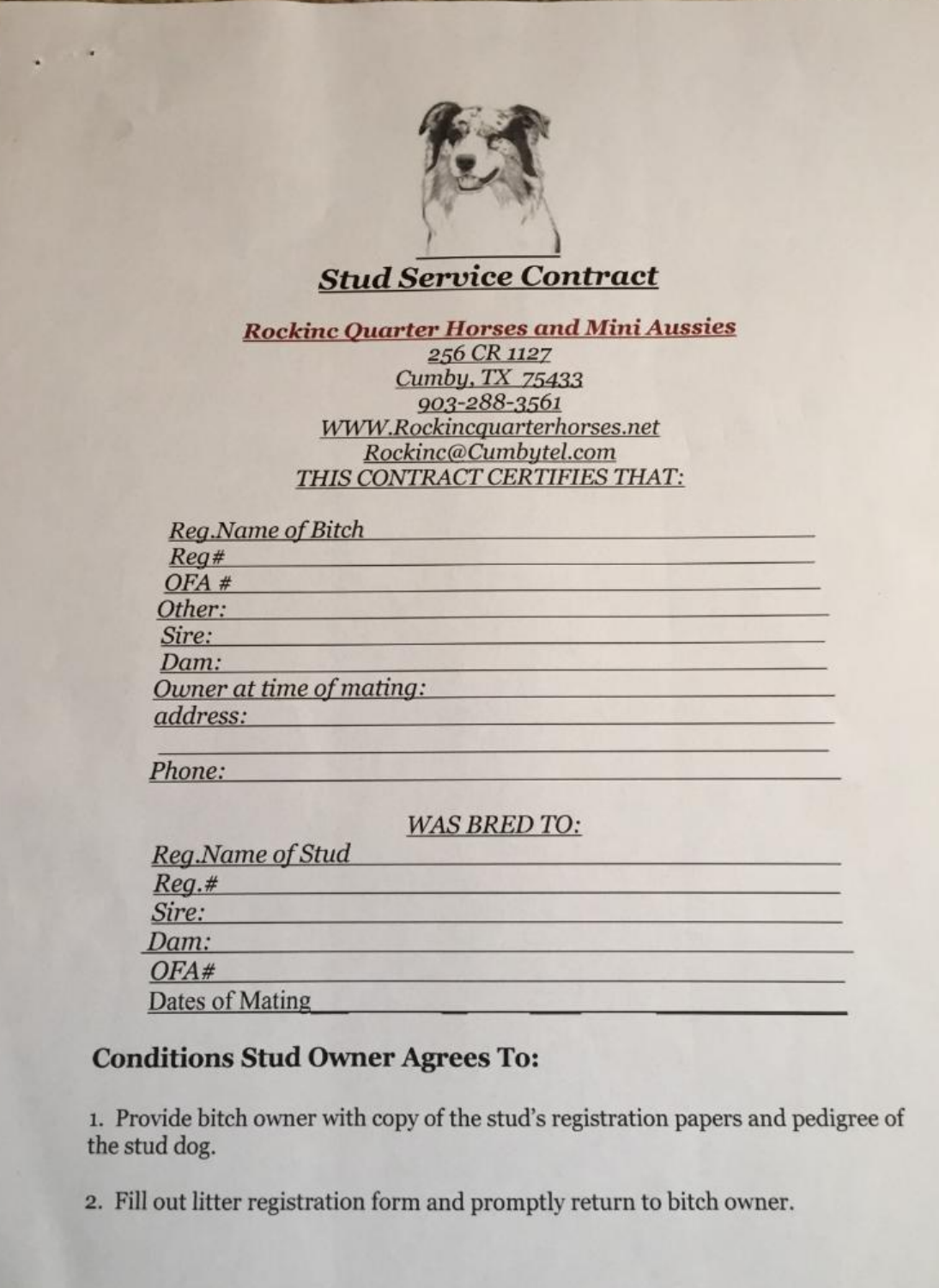3. Provide a return stud service if no pregnancy results from the mating with no stud fee charge within one year of the original mating.

\*\*\* In order to receive the return service, the bitch owner must notify the stud dog owner of failure to conceive in writing, not more than 70 days following the mating.

4. Have the stud in good condition and health with a negative Brucellosis test.

5. The stud dog owner shall be held harmless of any all liability, except as stated herein this contract.

#### **Conditions Bitch Owner Agrees To:**

1. Present Bitch in good health, up-to date on vaccinations & worming, and in season.

2. Take precautions to make sure the bitch is properly confined following the breeding to ensure no other dogs breed her accidentally, before her season is finished.

3. To pay the agreed stud service price, in house expenses for breeding (if applies) and all veterinary costs (if any or incurred).

\*\*\*We guarantee our stud service if your female doesn't become pregnant we will provide a return mating to the same bitch or replacement bitch if she becomes unable to be bred with no additional stud fee charge for up to one year of the original mating.

Agreement of pricing between Stud and Bitch Owner is as Follows: **Stud Fee:** Vet expenses: **In House/Boarding Expenses: Shipping Expenses:** 

### **BREEDING & SERVICES:**

In House progesterone testing: \$25.00 **Collection & Artificial Insemination: \$50.00 Boarding: \$10.00 Bath: \$10.00 Bath & Nails: \$15.00** Shipped Semen: \$75.00-\$125.00